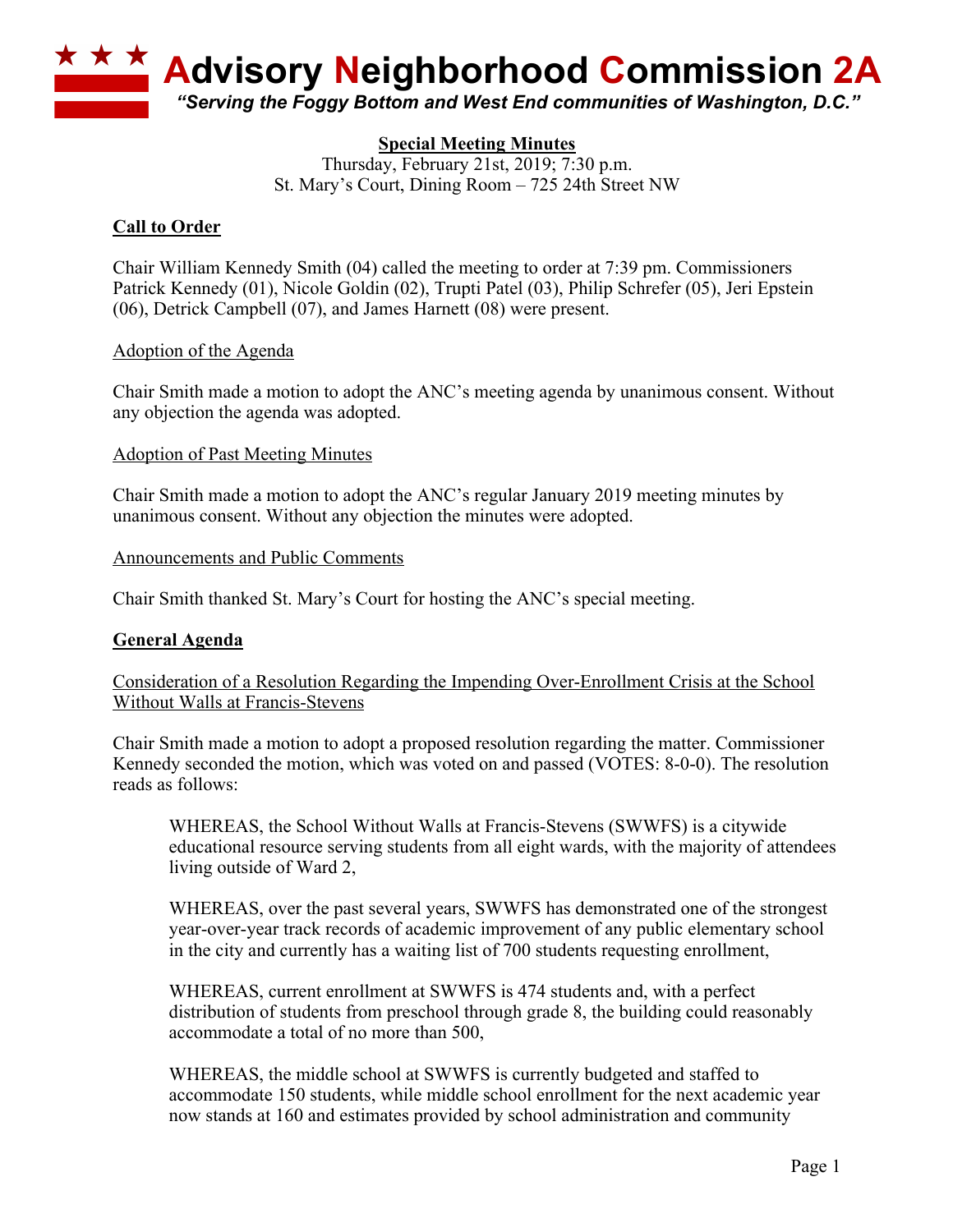groups project it may significantly exceed that, depending on the number of eligible students from Thomson Elementary School and Ross Elementary School who choose to enroll,

WHEREAS, completion of the staff compound at the Chinese Embassy may result in additional elementary school students attending SWWFS during the coming academic year,

WHEREAS, the need to recognize, support, and build upon academic success should be a first order imperative throughout the DC Public Schools (DCPS) system and the current enrollment surge at SWWFS, particularly in the middle school, represents a clear and present threat to the academic integrity of the school,

WHEREAS, in an effort to identify viable short-term strategies to address overcrowding, and the costs associated with their implementation, ANC 2A and community members facilitated a pro bono evaluation of the building by a team of noted architects, the findings of which are attached, and those findings provide solid reason to believe a satisfactory expansion in capacity could be completed prior to the next academic year for a sum of less than \$1 million, and

WHEREAS, outreach by school administration officials and community groups to DCPS regarding the danger of overcrowding at SWWFS for academic year 2019-2020 began in October of 2018 and no satisfactory response was received prior to ANC 2A's regular February meeting, which is consistent with a pattern of non-responsiveness called out for years by community groups as a real barrier to effective long-range planning at the school.

THEREFORE, BE IT RESOLVED that ANC 2A requests that DCPS increase the funding available to SWWFS for the 2019-2020 school year by roughly \$600,000 in order to increase staffing to a level commensurate with the anticipated expanded enrollment.

BE IT FURTHER RESOLVED that ANC 2A requests that DCPS, Mayor Bowser, and the DC Council allocate \$1 million for an urgent expansion of capacity at SWWFS prior to the 2019-2020 academic year.

BE IT FURTHER RESOLVED that ANC 2A requests that DCPS utilize such funds to prioritize a renovation of the physical plant at SWWFS in the next six months in order to eliminate two small offices and repurpose unused balcony space between them and the small gym so as to create two new 1,200 square foot classrooms, and replace the computer lab with a rolling cart, as suggested by DCPS, in order to provide a third. If undertaken in the next 30 days, the above renovation can be completed prior to the 2019- 2020 academic year, thereby raising the overall capacity of the building by 75 students, which should be sufficient to accommodate any anticipated surge for the coming academic year.

BE IT FURTHER RESOLVED that ANC 2A requests that DCPS empower a liaison to work in full partnership with SWWFS leadership, the Local School Advisory Team (LSAT), the Home and School Association (HSA), and the impacted ANCs in a long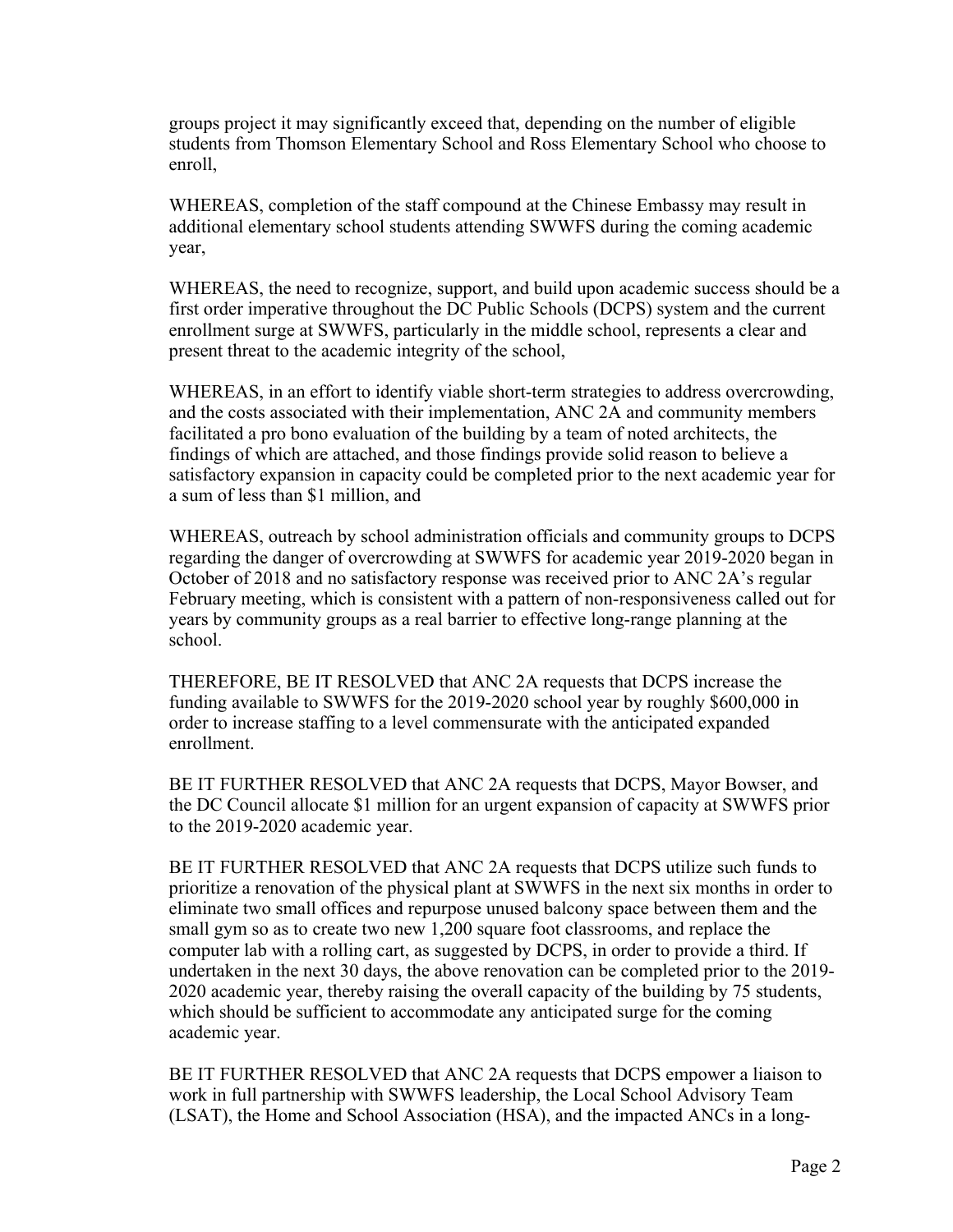range strategic planning process to define what, if any, further renovations are needed for the 2021-2022 academic year, as well as the details of renovations that will be funded by monies currently appropriated by the DC Council for fiscal years 2022-2024.

### Consideration of a Resolution Regarding the Proposed Redevelopment of Shaw Middle School

Commissioner Kennedy made a motion to adopt a proposed resolution regarding the matter. Commissioner Harnett seconded the motion, which was voted on and passed (VOTES: 6-1-1). The resolution reads as follows:

WHEREAS, ANC 2A joined with other ANCs and community organizations in Ward 2 and elsewhere six years ago in order to advocate that Francis-Stevens Education Campus and Garrison Elementary School not be closed, as then-planned,

WHEREAS, as a result of that advocacy and robust parent engagement on school turnaround plans, the DC Public Schools (DCPS) removed both schools from the list of public schools that were planned to be shuttered – even as the second iteration of Shaw Middle School (at Garnet-Patterson) was consolidated into Cardozo High School as a middle-grade extension,

WHEREAS, the reconstituted School Without Walls at Francis-Stevens (SWWFS) has been enormously successful as a result of a turnaround plan that aligned the former PreK-3 to Grade 8 campus with School Without Walls High School – as measured by a doubling of student enrollment (to over the building's capacity), increased test scores, and a waiting list of close to 700 students,

WHEREAS, Garrison Elementary School has been similarly successful in its turnaround,

WHEREAS, the robust enrollment growth and enhanced desirability of these two formerly under-enrolled schools demonstrates a strong degree of latent and actual demand among parents for quality neighborhood schools – particularly at the middle school level – in the center of the city,

WHEREAS, the closure of the old Shaw Junior High School and the conversion of Francis Junior High School into a campus that only partially serves the middle grades has left DCPS with considerably less capacity at that level in this area than existed prior to 2008,

WHEREAS, as a result, there will not be enough seats to meet future demand at the middle grades in the center city area, given rapid projected demographic growth among school age children in the boundary area, increased enrollment at projected feeder schools, and induced demand that a quality public school is sure to generate above-andbeyond existing projections,

WHEREAS, DCPS has previously committed to the community that the site of the former Shaw Junior High School would be made available for the construction of a future "Center City (Shaw) Middle School" when sufficient demand returned – and did not properly consult with the affected communities before presenting an alternative use,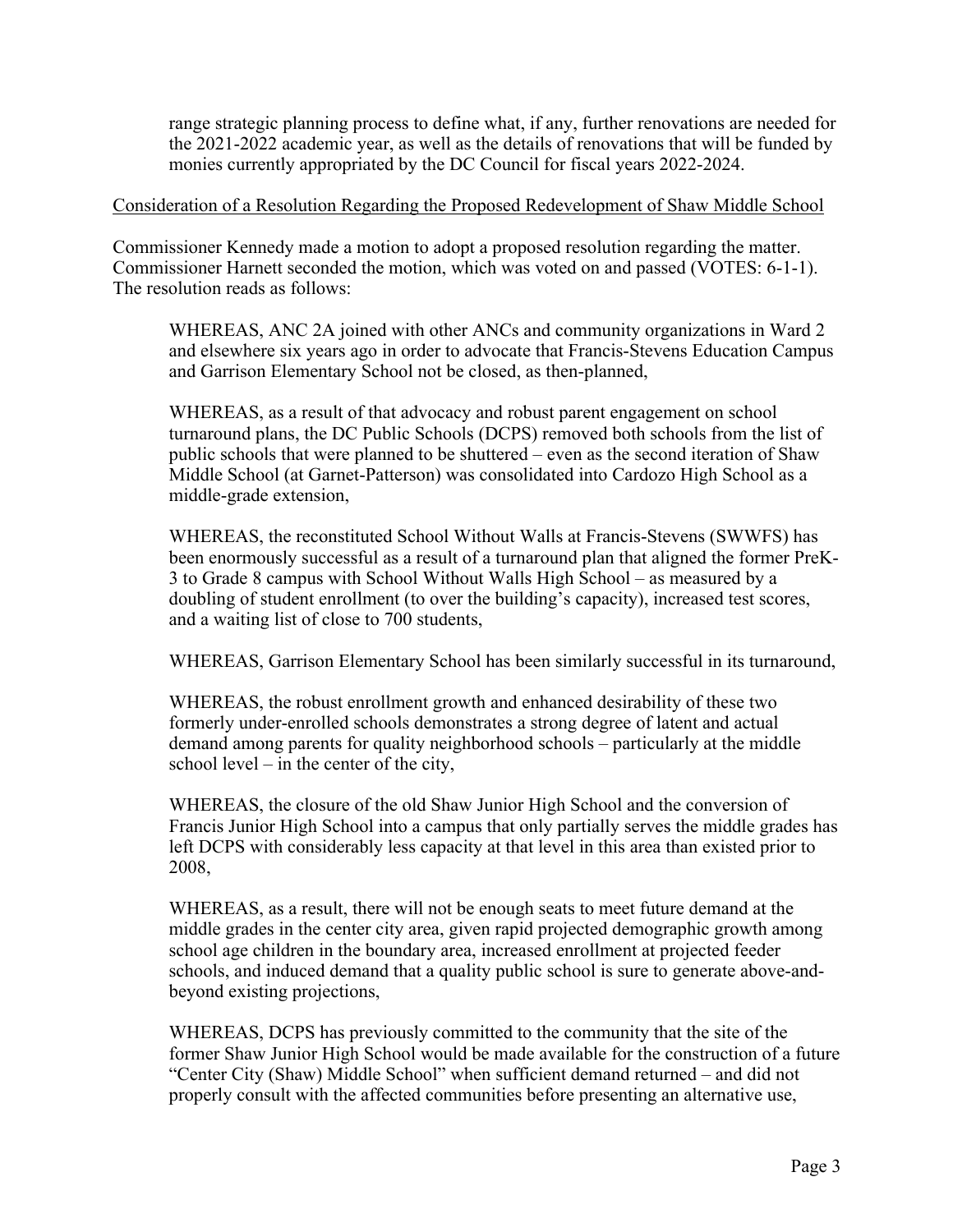WHEREAS, the proposal put forward to relocate Benjamin Banneker Academic High School to the former Shaw site is incompatible with the need to reserve space at the site for a new middle school to meet the demand and need previously referenced,

WHEREAS, no other equally suitable site exists for the creation of a new Shaw Middle School – when considering the location of elementary schools and neighborhoods that would feed into it, as well as the lack of success that poorly- planned Shaw substitutes at less convenient sites have already experienced,

WHEREAS, a major factor in the current enrollment pressures at SWWFS is the bulge of students entering the school at the sixth grade level from Ross and Thomson Elementary Schools, whose students have a right to matriculate there  $-$  a right which is being fully exercised as SWWFS has evolved into a viable middle school option for families – as part of a feeder pattern established precisely because there is no Shaw Middle School option,

WHEREAS, SWWFS is currently the only traditional middle school option in a large swath of the urban core – with Hardy Middle School in upper Georgetown, Cardozo Education Campus north of U Street, and Jefferson Middle School Academy in Southwest otherwise being the closest available options, and

WHEREAS, in the absence of a viable Shaw Middle School concept, it is a foregone conclusion that other elementary school communities such as Garrison, Seaton, and/or Cleveland will seek to join Ross and Thomson in attaining access to SWWFS as the only nearby, quality, neighborhood middle school option – either exacerbating the current enrollment pressures if such requests are granted or driving families to leave the public school system if not.

THEREFORE, BE IT RESOLVED that – in recognition of the substantial negative spillover effects that the current DCPS proposal would visit upon the School Without Walls at Francis-Stevens and our community which relies on it – ANC 2A joins with our Ward 2 colleagues in ANC 2F as well as other communities in Wards 1, 5, and 6 to encourage responsible school capacity planning. Specifically, ANC 2A:

- 1. Considers the construction of a new middle school on the site of the former Shaw Junior High School to be the best and highest use of the site,
- 2. Urges DCPS to proceed with plans for construction of the new Center City Middle School, as promised in the 2014 Boundary Realignment Plan and in the years before by successive administrations,
- 3. Encourages DCPS to engage in vigorous, extensive, and sustained outreach efforts to communicate with all stakeholders and obtain feedback on proposals regarding the use and disposition of DCPS facilities in the neighborhoods in which they are located, as current efforts are inadequate and ineffective, and
- 4. Requests that DCPS and the Deputy Mayor for Education share the data and assumptions upon which they base their apparent determination that Logan Circle and neighboring DCPS schools definitively will never need a standalone middle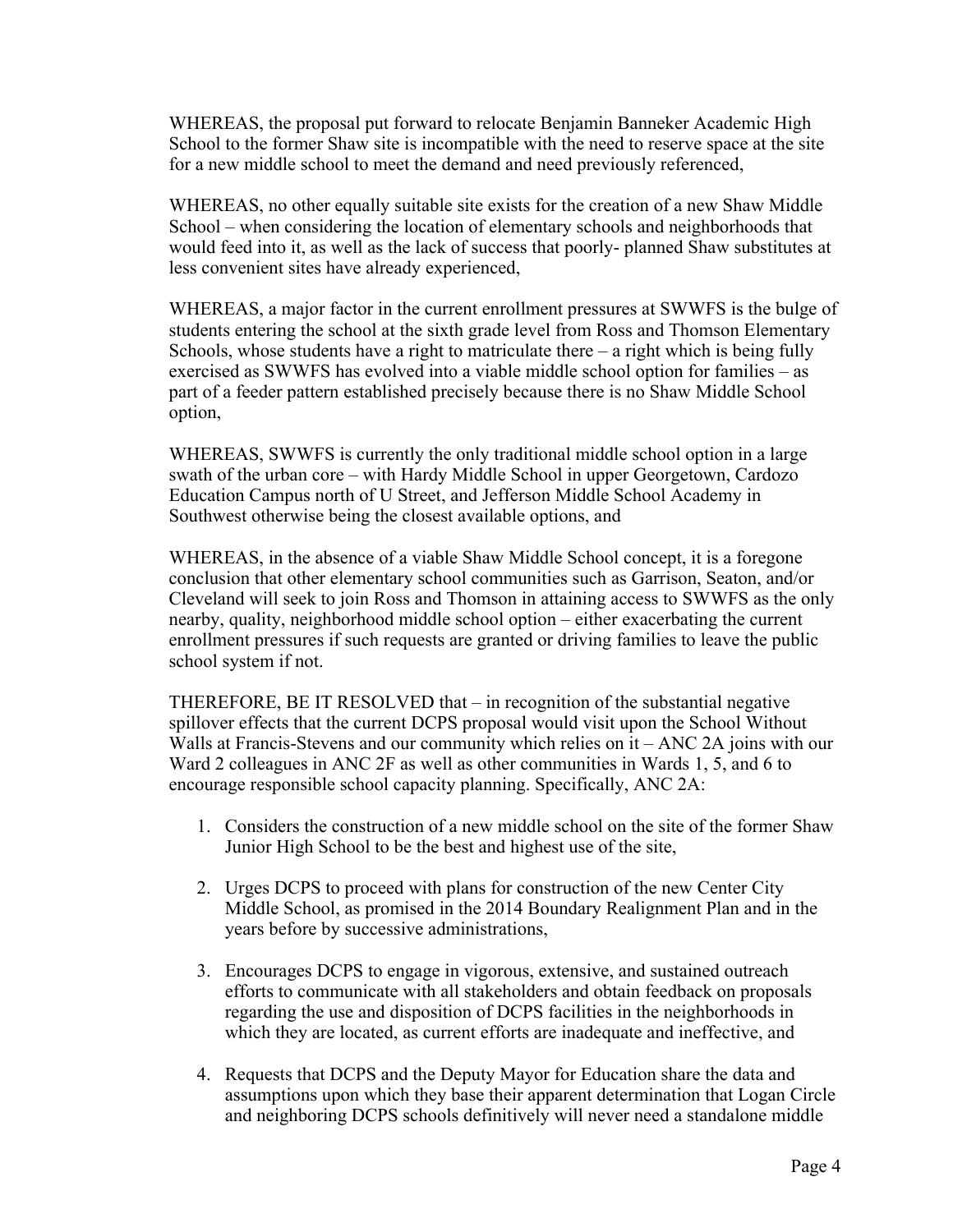school option in the area – given that similar projections were used to justify the closure of Francis-Stevens Education Campus – projections that were proven to be completely wrong.

### Consideration of a Resolution Regarding the Revised Master Plan for Francis Field

Commissioner Goldin made a motion to adopt a proposed resolution regarding the matter. Commissioner Epstein seconded the motion, which was voted on and passed (VOTES: 8-0-0). The resolution reads as follows:

WHEREAS, a revised master plan for Francis Field (Exhibit A), a park situated in the West End neighborhood of ANC 2A, has been drafted in accordance with the 2018 partnership agreement between the Department of Parks and Recreation (DPR) and the Friends of Francis Field (FFF), a nonprofit organization that is improving the field with private funding,

WHEREAS, FFF submitted a proposed revised master plan to DPR for approval on December 13, 2018 which primarily documents changes that were made since the current master plan was approved in September of 2009, including the addition of the Francis Dog Park in 2015 and the expansion of the 2501 M Street NW building at the south end of the field in 2016 and 2017,

WHEREAS, the new landscape plan was drafted by the professional landscape architecture firm Oculus, which also developed the 2009 plan,

WHEREAS, FFF has funded the architectural work, and according to the DPR-FFF agreement, will also fund the improvements, which principally comprise of landscape plantings,

WHEREAS, numerous community members and stakeholders have been consulted by FFF and the ANC and are in support of the revised master plan and proposed landscaping enhancements, and

WHEREAS, the Board of Directors and leadership of the Francis Dog Park are currently prioritizing improvements within existing dog park boundaries.

THEREFORE, BE IT RESOLVED that ANC 2A requests that DPR approve the FFF proposed revised master plan as submitted (Exhibit A), recognizing that, in the future, alterations may be brought to the ANC and DPR for consideration if safety, usage, or community needs or interests evolve.

## **Regulatory Agenda**

Duke's Grocery – Application for a New Retailer's Class "C" Restaurant License at 2000 Pennsylvania Avenue NW

Commissioner Harnett made a motion to adopt a proposed resolution regarding Duke's Grocery's license application. Commissioner Epstein seconded the motion, which was voted on and passed (VOTES: 8-0-0). The resolution reads as follows: